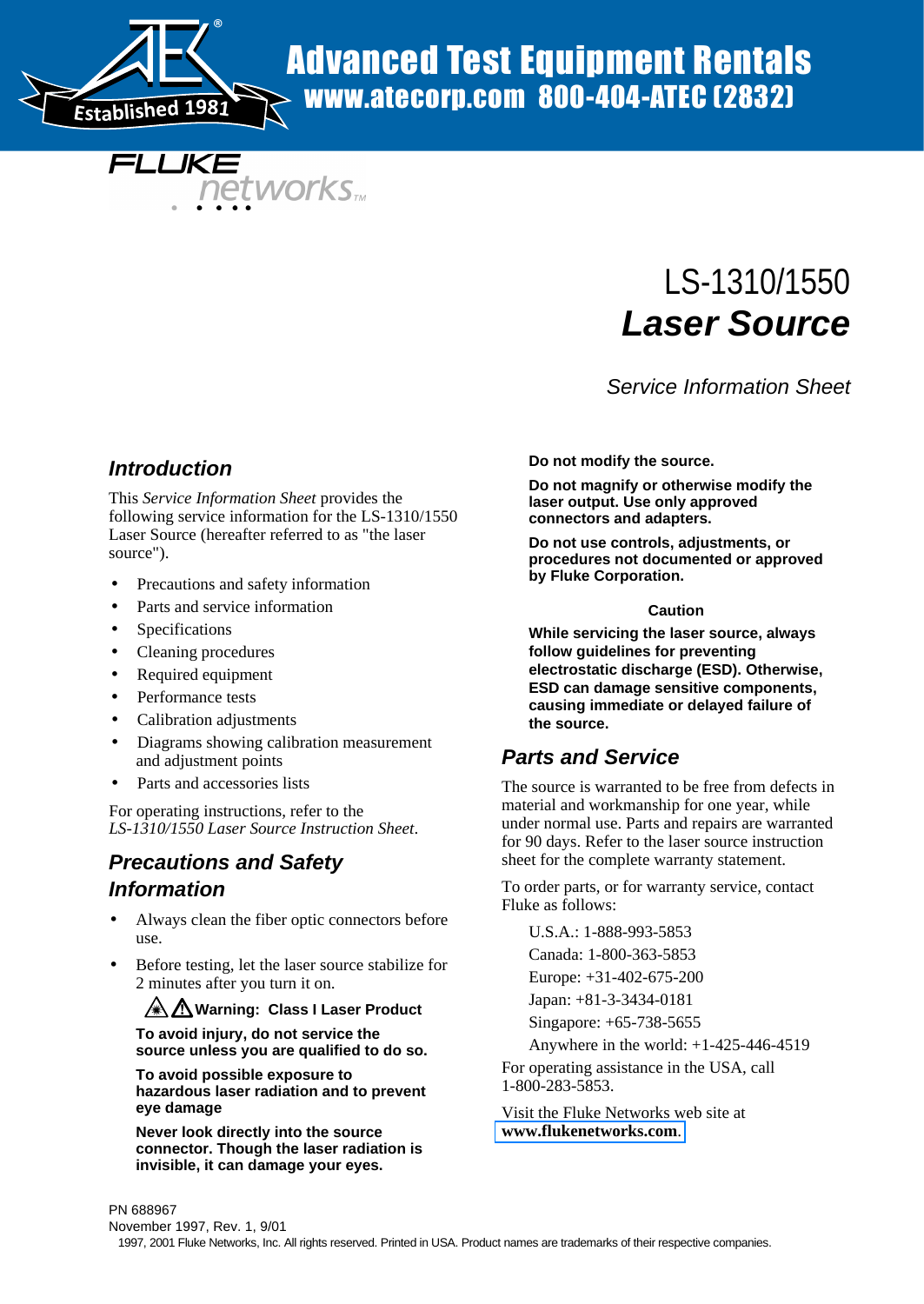# **Specifications**

Accuracy is specified for a period of one year after calibration, at 18 °C to 28 °C (64 °F to 82 °F) with relative humidity to 90%. Specifications are shown in Table 1.

| <b>Emitter Type</b>                     | Laser                                                                                           |
|-----------------------------------------|-------------------------------------------------------------------------------------------------|
| Laser<br><b>Classification</b>          | Class 1                                                                                         |
| <b>Safety</b>                           | Complies with ANSI/ISA S82.01-<br>1994, CSA C22.2 No. 1010.1-92,<br>EN61010.1: 1993             |
| Output<br>Wavelengths                   | 1310 nm $\pm 20$ nm<br>1550 nm $\pm 30$ nm                                                      |
| <b>Output Connector</b>                 | Singlemode ST                                                                                   |
| <b>Output Power</b><br>(CW)             | -10 dBm (100 μW) adjustable                                                                     |
| <b>Output Level</b><br><b>Stability</b> | At 25 °C after a 15-minute<br>warm-up:<br>$\pm 0.2$ dB over 1 hour<br>$\pm 0.4$ dB over 8 hours |
| <b>Temperature</b><br>Range             | Operating: $0^{\circ}$ C to 40 $^{\circ}$ C<br>Storage: $-10$ °C to $+60$ °C                    |
| <b>Power Source</b>                     | 9 V battery                                                                                     |
| <b>Size</b>                             | 17.4 cm x 7.6 cm x 3.8 cm<br>(6.9 in x 3.0 in x 1.5 in)                                         |
| Weight                                  | 266 g (9.38 oz)                                                                                 |
| <b>Battery Life</b>                     | 16 hours typical (alkaline)                                                                     |
| <b>Indicators</b>                       | SOURCE ACTIVE (power on)<br>LED<br><b>LOW BATTERY LED</b>                                       |

# **Cleaning the Optical Connector**

Most problems with optical sources result from contaminated connectors. Therefore, always clean the connector before troubleshooting or calibration.

To clean the source connector, wipe it gently with an optical-grade tissue or swab dampened with optical-grade alcohol. To remove loose dirt and dust from the connector, use filtered, compressed air.

Always cover the connector with a dust cap when the unit is not in use.

# **Required Equipment**

The following equipment is required for performance tests and calibration adjustments:

- Fiber optic power meter calibrated at 1310 nm and 1550 nm
- 0-10 V dc adjustable power supply with a minimum output of 500 mA and a current-limit adjustment
- Fluke 187 DMM (digital multimeter), equivalent, or better
- 20 MHz digital or analog oscilloscope, equivalent, or better
- Optical power meter (OPM) traceable to local national standards
- ST/ST singlemode fiber patch cable

*Note*

*Using a multimode fiber patch cable will cause calibration errors.*

# **Performance Tests**

Use the performance tests to confirm that the source is working properly. If the source fails any of these tests, clean the fiber connectors, verify that the connections are solid, then retest the laser source. If the source still fails a test, it needs calibration adjustments or repair.

- 1. Turn on the optical power meter (OPM).
- 2. Set the laser source's power switch to 1310 nm. Verify that the LOW BATTERY LED flashes briefly before the SOURCE ACTIVE LED turns on. Let the laser source stabilize for 5 minutes.
- 3. Using a singlemode fiber patch cable, connect the laser source to the OPM.
- 4. Set the OPM to measure 1310 nm. Set the laser source's CW/MOD switch to CW.
- 5. Verify that the power reading is -10.00 dBm  $\pm 0.5$  dB.
- 6. Set the laser source's CW/MOD switch to MOD. Verify that the power reading increases by 0.6 dBm +0.3 dB.
- 7. Set the laser source's CW/MOD switch to CW; set the power switch to 1550 nm. Set the OPM to measure 1550 nm.
- 8. Repeat steps 5, 6, and 7.
- 9. Turn off the laser source. Disconnect the fiber patch cable; then install the dust caps on the source.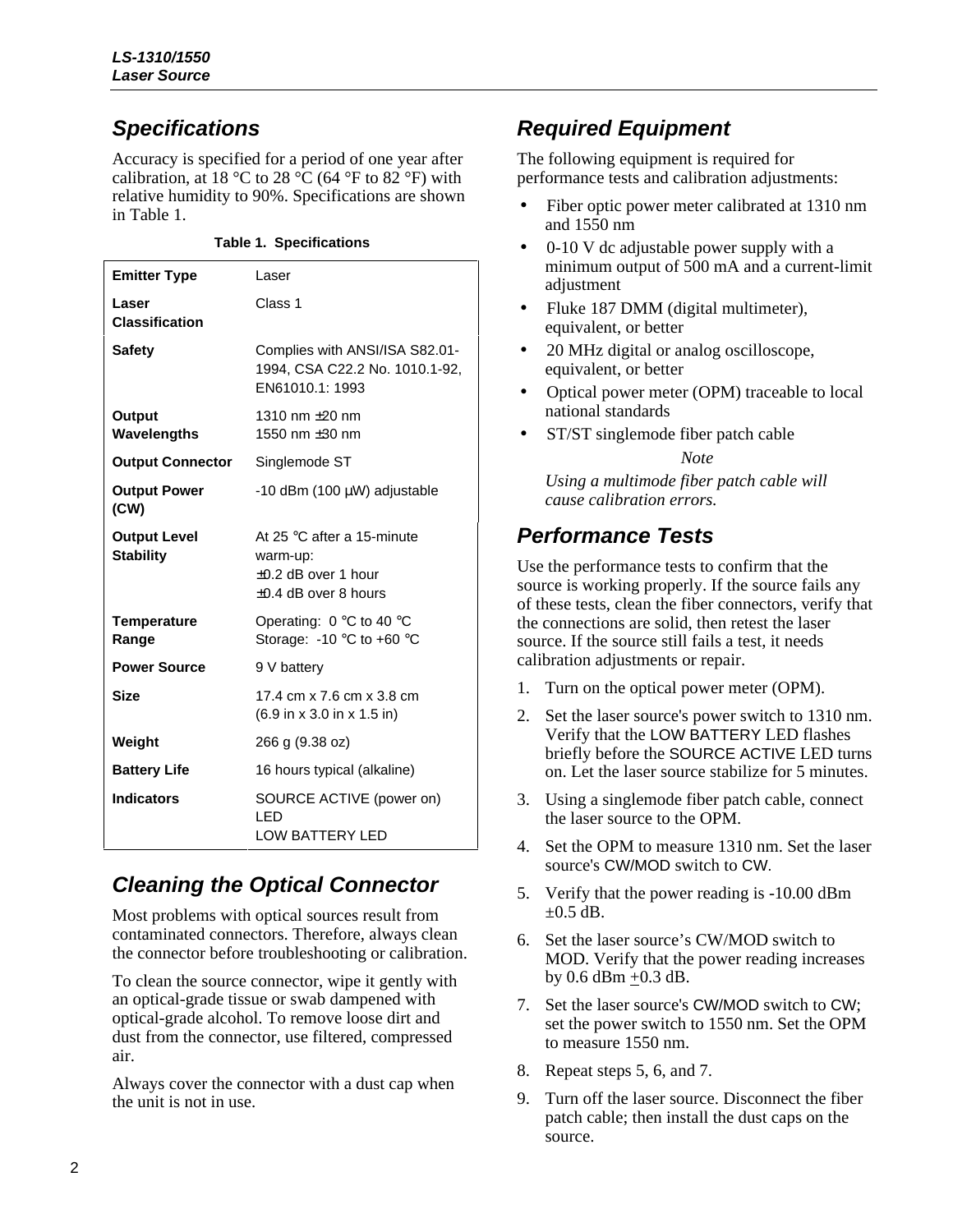# **Calibration Adjustments for Serial Numbers < 79130000**

#### **(for later serial numbers, see page 6)**

To ensure that the laser source performs to specifications, calibrate it annually using the procedure that follows.

Always perform the complete calibration adjustment procedure.

## **Step 1: Preparing for Calibration**

Before you start the calibration procedures described in this sheet, do the following (refer to Figure 1 for locations of components on the circuit board):

- 1-1. Turn off the laser source.
- 1-2. Remove the battery door and the 9 V battery.
- 1-3. Remove the four Phillips screws from the back of the source. Remove the top case.
- 1-4. Unscrew the external retaining nuts from the source's power switch and CW/MOD switch.
- 1-5. Carefully remove the laser source circuit board from the bottom case. Take care to not strain the fiber that connects the circuit board to the ST connector mounted in the bottom case.
- 1-6. Before applying power to the source, do the following:
	- a. Remove the jumpers from J2 and J4.
	- b. Adjust the internal potentiometers R4 and R14 to their full counterclockwise positions. You will hear a faint click at the full counterclockwise position.
	- c. Adjust the external OUTPUT ADJUST potentiometers (R24 and R35) to their full clockwise positions. You will hear a faint click at the full clockwise position.
- 1-7. Adjust the dc power supply to 10 V  $\pm$ 0.25 V with the output current limited to 250 mA. Connect the power supply's positive lead to BT1 on the source; connect the negative lead to BT2.
- 1-8. Set the laser source's CW/MOD switch to the CW position.

1-9. Set the laser source's power switch to either the 1310 nm or 1550 nm position. Verify that the laser source LOW BATTERY LED is off and the SOURCE ACTIVE LED is on.

### **Step 2: Checking the Laser Drive Voltage**

Use the following procedure to check the drive voltage for the laser diodes and to verify that the laser source's low battery detection circuit is operating properly.

2-1. Set up the DMM to measure dc voltage. Connect the DMM to the laser drive voltage between J2-6 and J2-4 (Gnd). Verify that the voltage is between 3.2 V dc and 3.5 V dc. Record this measurement for use in the next step.

#### *Note*

*To avoid overshooting the target voltage in the next step, slow the adjustment rate on the power supply as the voltage approaches 7 V.*

- 2-2. Decrease the power supply voltage just until the laser source's LOW BATTERY LED lights. Verify the following:
	- a. The power supply voltage is between 5.4 V dc and 6.2 V dc.
	- b. The DMM reading has changed less than 0.3 V dc from the reading you recorded in step 1.
- 2-3. Connect the DMM's positive lead to U3-5. Verify the reading to be  $\lt$  500 mV dc.
- 2-4. Turn off the laser source and the power supply. Remove the power supply leads from the laser source's battery terminals.
- 2-5. Reassemble the bottom case, as follows:
	- a. Verify that the star washers are in place at the bases of the laser source switches; then carefully reinstall the PCA into the bottom case. Ensure that the fiber connecting the circuit board to the ST connector is not pinched between the board and the case.
	- b. Reinstall the external retaining nuts on the laser source's power switch and CW/MOD switch.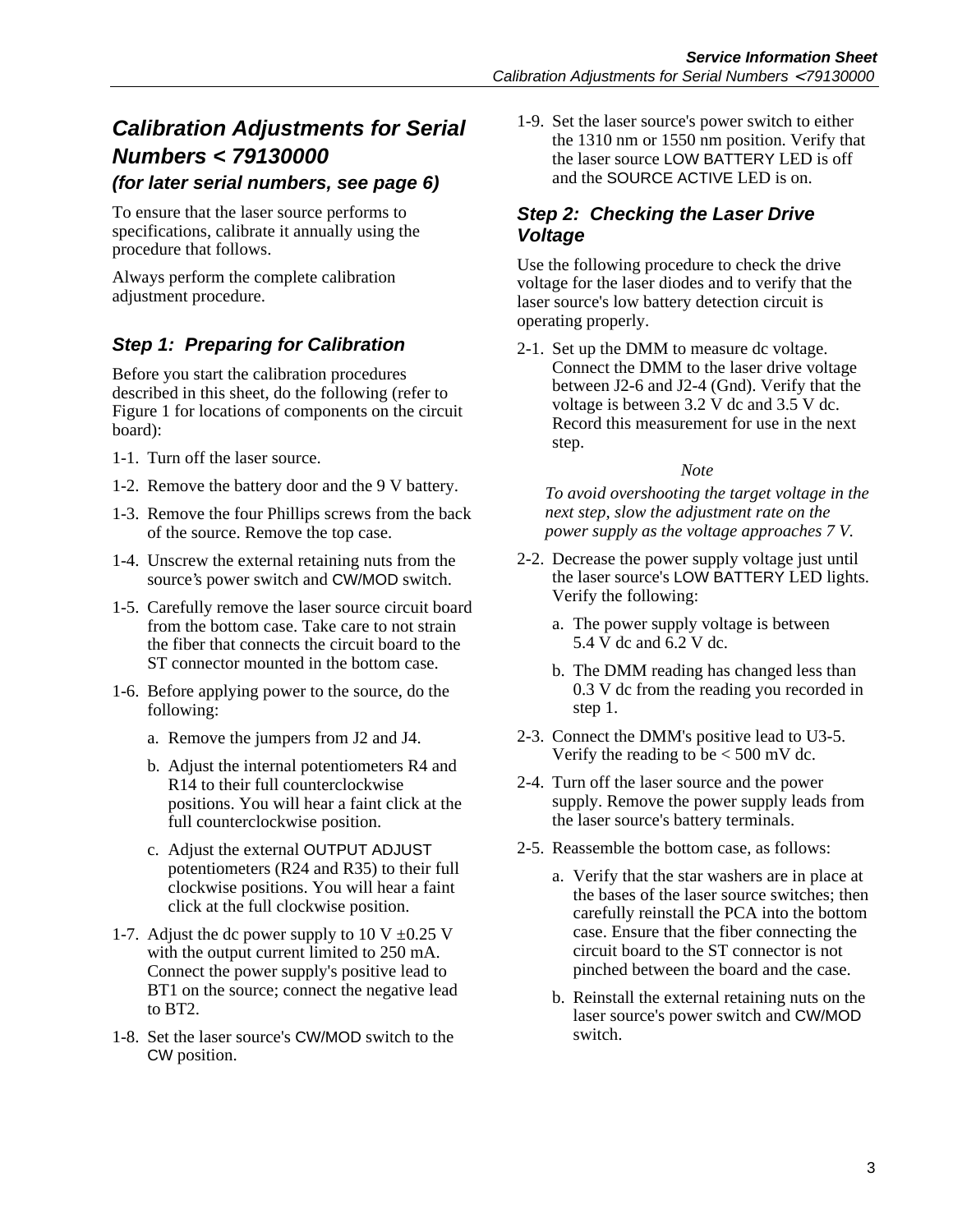

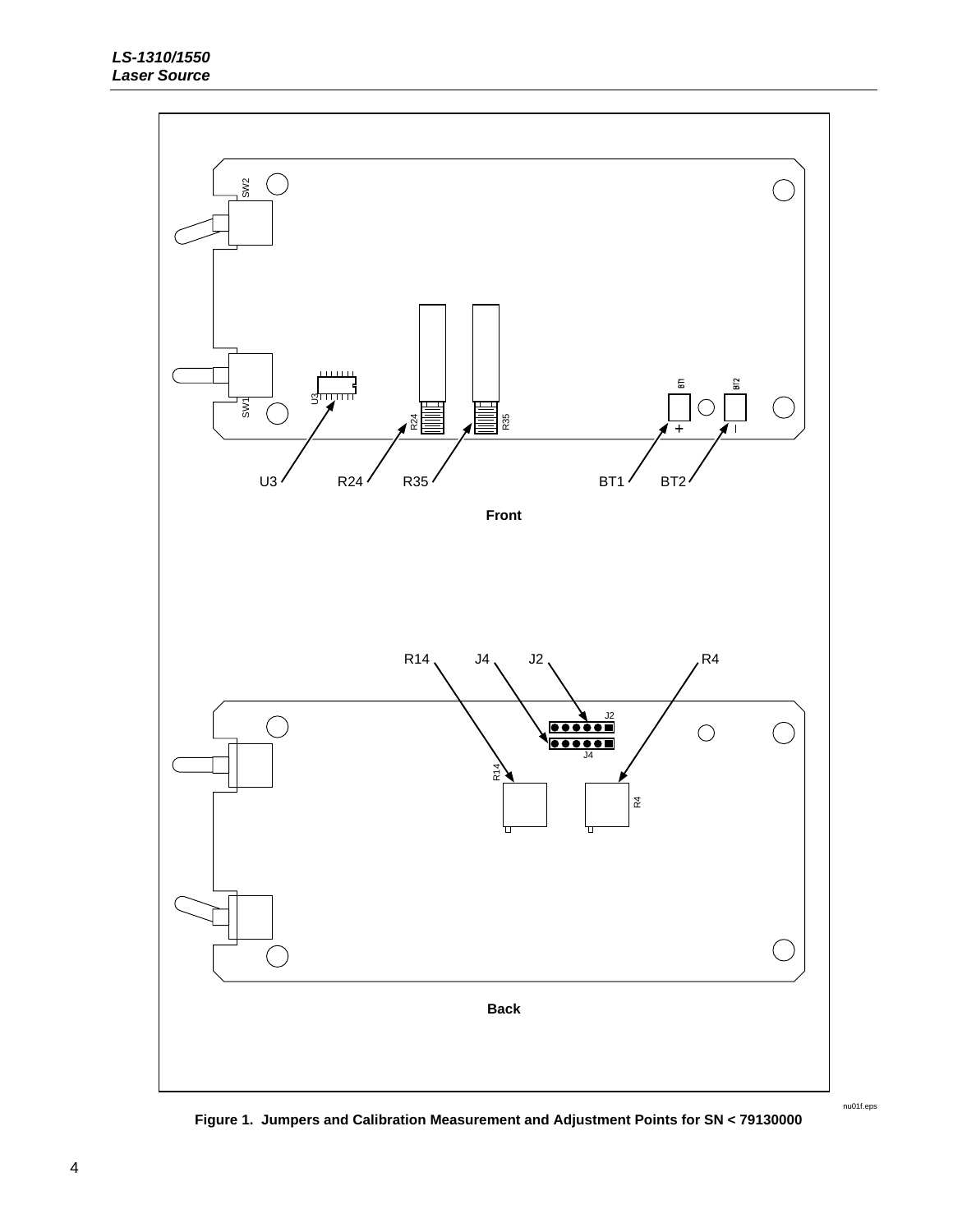## **Step 3: Calibrating and Adjusting the 1310 nm Circuit**

Use the following procedure to make calibration adjustments to the 1310 nm laser diode circuit and to calibrate the 1310 nm modulation circuit:

- 3-1. Adjust the dc power supply to 9 V dc  $\pm 0.25$  V dc. Connect the supply's positive lead to BT1; connect the negative lead to BT2.
- 3-2. Set up the DMM to measure dc current less than 300 mA. Connect the DMM's positive lead to J4-1; connect the negative lead to J4- 2.
- 3-3. Use a singlemode fiber patch cable to connect the laser source to the OPM. Set the OPM to measure 1310 nm.

#### **Caution**

**In the following steps, do not exceed the laser diode's maximum operating current of 60 mA. Doing so can damage the laser diode. If the current reaches 60 mA before the optical power reading reaches -9.2 dBm, clean the ST connectors or repair the laser source.**

3-4. Set the laser source to 1310 nm. Verify that the laser diode current is less than 60 mA.

#### **Caution**

**In the next step, slow the adjustment rate on R4 as the optical power reading approaches -14 dBm. If you turn R4 too quickly, you might overshoot the -9.2 dBm target and exceed the laser diode's maximum current of 60 mA.**

- 3-5. Adjust R4 clockwise until the either the power reading is -9.2 dBm  $\pm$ 0.1 dB or the current reaches 60 mA. A typical current value is 15 mA at -9.2 dBm. If the current reaches 60 mA before the power reading reaches -9.2 dBm, the laser source requires repair.
- 3-6. Turn off the laser source. Disconnect the current meter. Reinstall the jumper between J4-1 and J4-2.
- 3-7. With the laser source set to 1310 nm, verify that the power reading is  $-9.2$  dBm  $\pm 0.1$  dB.
- 3-8. Adjust the 1310 nm external potentiometer (R24) counterclockwise to verify that the laser source output is adjustable to  $-11.2$  dBm  $\pm 0.1$  dB.
- 3-9. Adjust R24 until the laser source output reads  $-10.0$  dBm  $\pm 0.1$  dB.
- 3-10. While the laser source is on, disconnect the power supply; then install a 9 V battery. Verify that the output is still at -10.0 dBm  $\pm 0.1$  dB.
- 3-11. Connect an oscilloscope across J4-1 and J4-4 (Gnd). Set the laser source's CW/MOD switch to the MOD position.
- 3-12. Verify that the power reading is -10 dBm  $\pm 0.5$  dB. Verify that the signal frequency is 2 kHz  $\pm 100$  Hz with a duty cycle of 50% ±5%.
- 3-13. Set the laser source's CW/MOD switch to CW. Turn off the laser source. Remove the 9 V battery.

## **Step 4: Calibrating and Adjusting the 1550 nm Circuit**

Use the following procedure to make calibration adjustments to the 1550 nm laser diode circuit and to calibrate the 1550 nm modulation circuit:

- 4-1. Adjust the dc power supply to 9 V dc  $\pm 0.25$  V dc. Connect the supply's positive lead to BT1; connect the negative lead to BT2.
- 4-2. Set up the DMM to measure dc current less than 300 mA. Connect the DMM's positive lead to J2-1; connect the negative lead to J2-2.
- 4-3. Use a singlemode fiber patch cable to connect the laser source to the OPM. Set the OPM to measure 1550 nm.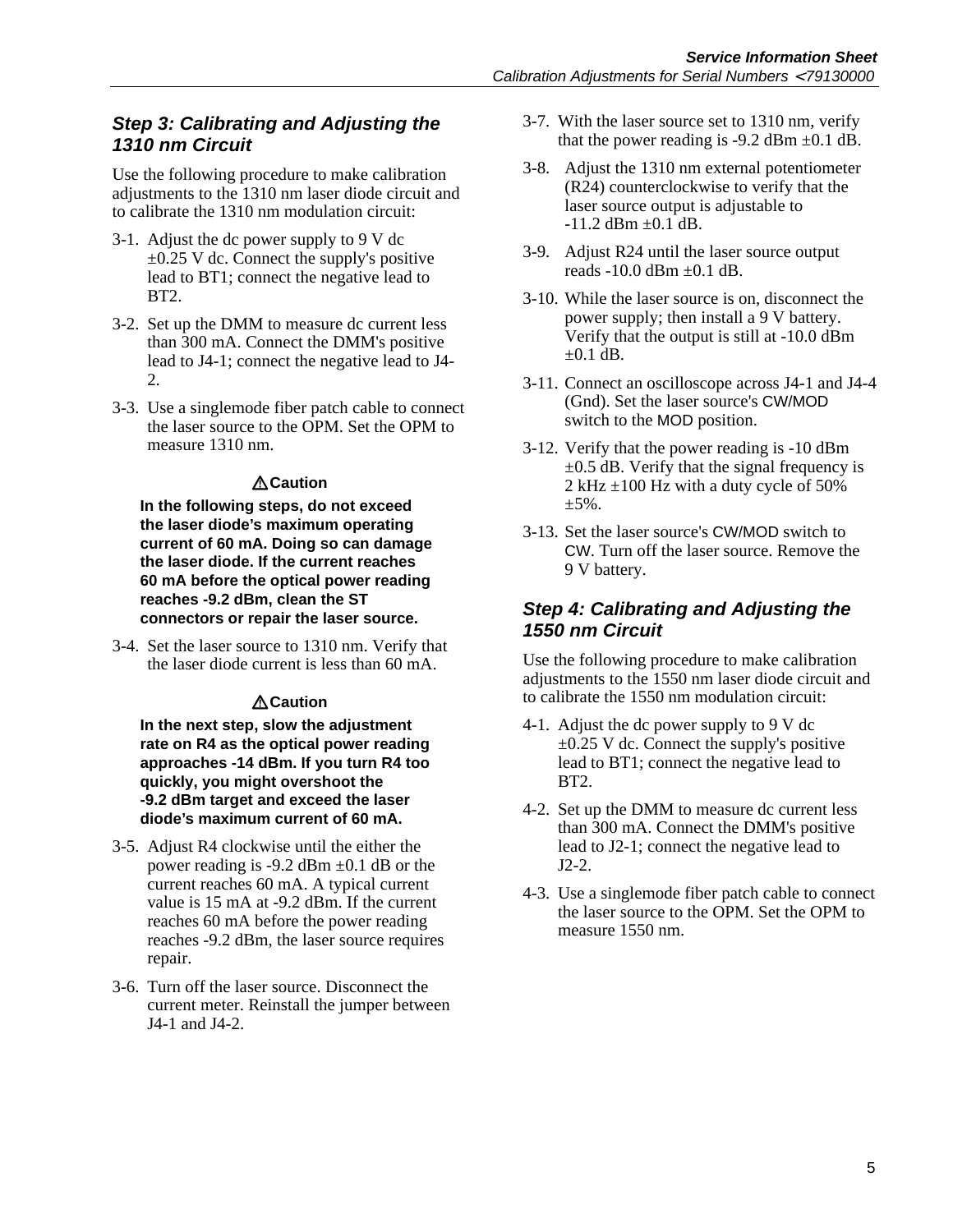### **Caution**

**In the following steps, do not exceed the laser diode's maximum operating current of 60 mA. Doing so can damage the laser diode. If the current reaches 60 mA before the optical power reading reaches -9.2 dBm, clean the ST connectors or repair the laser source.**

4-4. Set the laser source to 1550 nm. Verify that the laser diode current is less than 60 mA.

#### **Caution**

**In the next step, slow the adjustment rate on R14 as the optical power reading approaches -14 dBm. If you turn R14 too quickly, you might overshoot the -9.2 dBm target and exceed the laser diode's maximum current of 60 mA.**

- 4-5. Adjust R14 clockwise until either the power reading is  $-9.2$  dBm  $\pm 0.1$  dB or the current reaches 60 mA. A typical current value is 25 mA at -9.2 dBm. If the current reaches 60 mA before the power reading reaches -9.2 dBm, the laser source requires repair.
- 4-6. Turn off the laser source. Disconnect the DMM. Reinstall the jumper between J2-1 and J2-2.
- 4-7. With the laser source set to 1550 nm, verify that the power reading is -9.2 dBm  $\pm$ 0.1 dB.
- 4-8. Adjust the 1550 nm external potentiometer (R35) counterclockwise to verify that the laser source output is adjustable to  $-11.2$  dBm  $\pm 0.1$  dB.
- 4-9. Adjust R35 until the laser source output reads  $-10.0$  dBm  $\pm 0.1$  dB.
- 4-10. While the laser source is on, disconnect the power supply; then install a 9 V battery. Verify that the output is still at -10.0 dBm  $\pm$  0.1 dB.
- 4-11. Connect an oscilloscope across J2-1 and J2-4 (Gnd). Set the laser source CW/MOD switch to the MOD position.
- 4-12. Verify that the power reading is -10 dBm  $\pm 0.5$  dBm. Verify that the signal frequency is 2 kHz  $\pm$ 100 Hz with a duty cycle of 50%  $±5\%$ .
- 4-13. Set the laser source CW/MOD switch to CW. Turn off the laser source.

## **Step 5: Reassembly and Final Test**

- 5-1. Remove the singlemode cable from the laser source. Put the dust cap onto the laser source optical ST connector.
- 5-2. Apply insulating varnish, such as red GLPT, to all potentiometers adjusted.
- 5-3. Put the board back in the case. Put the case halves together and install the four Phillips screws. Reinstall the lock washers and nuts to the CW/MOD and 1550/1310 switches. Install a 9 V battery and the battery door.
- 5-4. Run the performance tests as described in the earlier section "Performance Tests".

## **Calibration Adjustments for Serial Numbers** <sup>≥</sup> **79130000 (For earlier serial numbers, see page 3)**

To ensure that the laser source performs to specifications, calibrate it annually using the procedure that follows.

Always perform the complete calibration adjustment procedure.

## **Step 1: Preparing for Calibration**

Before you start the calibration procedures described in this sheet, do the following (refer to Figure 2 for locations of components on the circuit board):

- 1-1. Turn off the laser source.
- 1-2. Remove the battery door and the 9 V battery.
- 1-3. Remove the four Phillips screws from the back of the laser source. Remove the top case.
- 1-4. Unscrew the external retaining nuts from the laser source's power switch and CW/MOD switch.
- 1-5. Carefully remove the laser source circuit board from the bottom case. Take care to not strain the fiber that connects the circuit board to the ST connector mounted in the bottom case.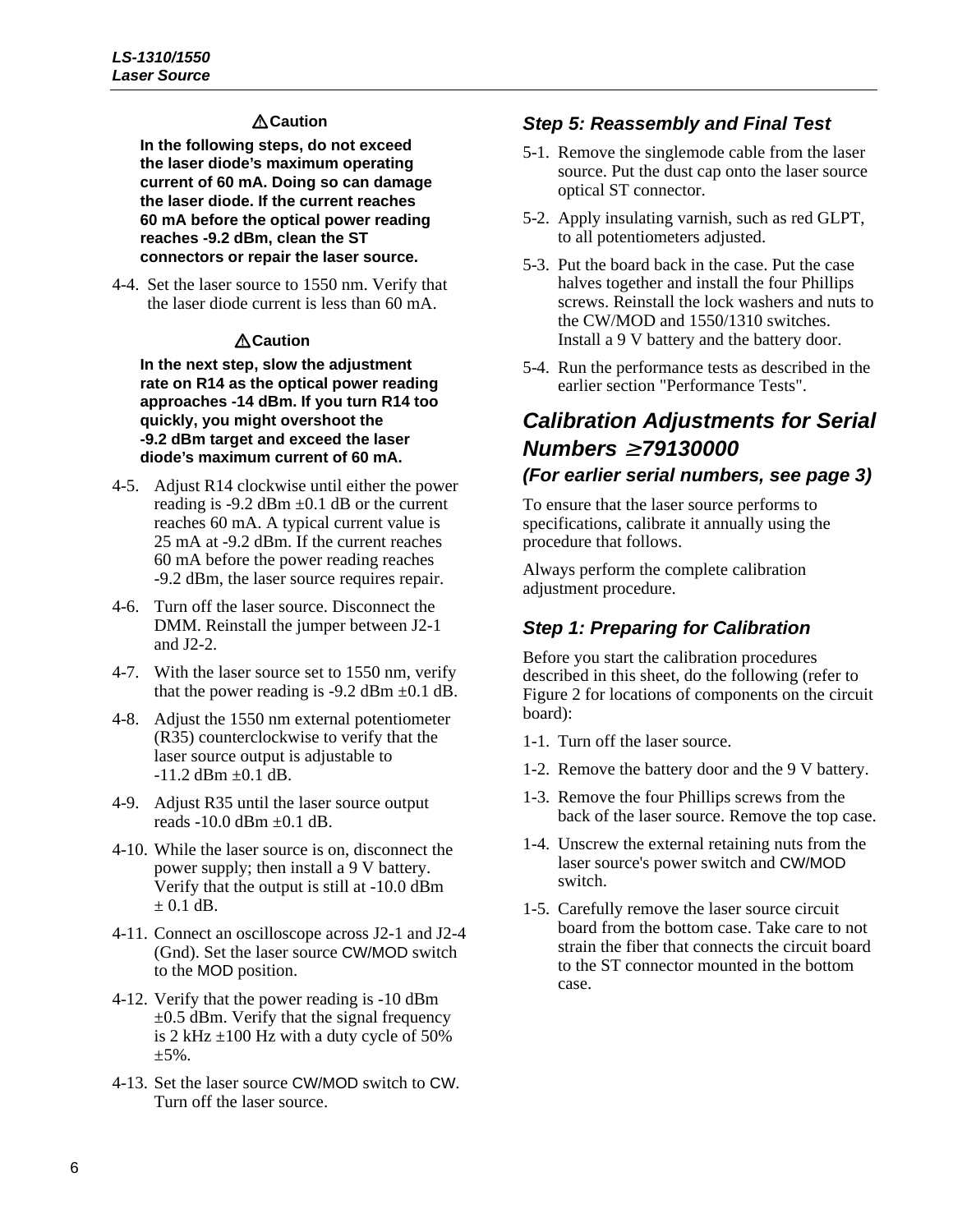- 1-6. Before applying power to the laser source, do the following:
	- a. Adjust the internal potentiometers R39 and R40 to their full counterclockwise positions. You will hear a faint click at the full counterclockwise position.
	- b. Adjust the external OUTPUT ADJUST potentiometers (R12 and R31) to their full counterclockwise positions. You will hear a faint click at the full counterclockwise position.
- 1-7. Adjust the dc power supply to 9 V  $\pm$ 0.25 V with the output current limited to 250 mA. Connect the power supply's positive lead to BT1+ on the laser source, connect the negative lead to BT1-.
- 1-8. Set the laser source's CW/MOD switch to the CW position.
- 1-9. Set the laser source's power switch to either the 1310 nm or 1550 nm position. Verify that the laser source LOW BATTERY LED is off and the SOURCE ACTIVE LED is on.

### **Step 2: Checking the Laser Drive Voltage**

Use the following procedure to check the drive voltage for the laser diodes and to verify that the laser source's low battery detection circuit is operating properly.

- 2-1. Connect negative probe of DMM to TP2 (Gnd).
- 2-2. Turn laser source to either 1310 nm or 1550 nm, set the CW/MOD switch to the CW position.
- 2-3. With the DMM verify the voltage of Z5 pin 8 is  $1.23$  V  $\pm 0.04$  V.
- 2-4. Check the voltage on the plus (+) side of C13, verify it is  $5 V \pm 0.2 V$ .
- 2-5. Decrease the power supply voltage just until the laser source's LOW BATTERY LED is lit.
- 2-6. Verify the power supply voltage is 5.9 V  $\pm 0.2$  V.
- 2-7. Reverify voltage on plus (+) side of C13 is  $5 V \pm 0.2 V$ .

## **Step 3: Calibrating and Adjusting the 1310 nm Circuit**

Use the following procedure to make calibration adjustments to the 1310 nm laser diode circuit:

- 3-1. Adjust the dc power supply to 9 V  $\pm$ 0.25 V with the output current limited to 250 mA. Connect the power supply's positive lead to BT1+; connect the negative lead to BT1-.
- 3-2. Set up the DMM to measure dc volts less than 2 V. Connect the negative probe to TP2 (Gnd) and the positive to the side of R20 furthest from Z2. To calculate current in the 1310 nm laser drive use the equation  $I = V/22$ .
- 3-3. Use a singlemode fiber patch cable to connect the laser source to the OPM. Set the OPM to measure 1310 nm.

#### **Caution**

**In the following steps, do not exceed the laser diode's maximum operating current of 60 mA. Doing so can damage the laser diode. If the current reaches 60 mA before the optical power reading reaches -9.2 dBm, clean the ST connectors or repair the laser source.**

3-4. Set the laser source to 1310 nm. Turn R12 to full clockwise position.

#### **Caution**

**In the next step, slow the adjustment rate on R39 as the optical power reading approaches**

**-14 dBm. If you turn R39 too quickly, you might overshoot the -9.2 dBm target and exceed the laser diode's maximum current of 60 mA.**

- 3-5. Adjust R39 clockwise until either the power reading is  $-9.2$  dBm  $\pm 0.1$  dB or the current reaches 60 mA. A typical current value is 15 mA at -9.2 dBm. If the current reaches 60 mA before the power reading reaches -9.2 dBm, the laser source requires repair.
- 3-6. With the laser source set to 1310 nm, verify that the power reading is  $-9.2$  dBm  $\pm 0.1$  dB.
- 3-7. Adjust the 1310 nm external potentiometer (R12) counterclockwise to verify that the laser source output is adjustable to -11.2 dBm  $\pm 0.1$  dB.
- 3-8. Adjust R12 until the laser source output reads  $-10.0$  dBm  $+0.1$  dB.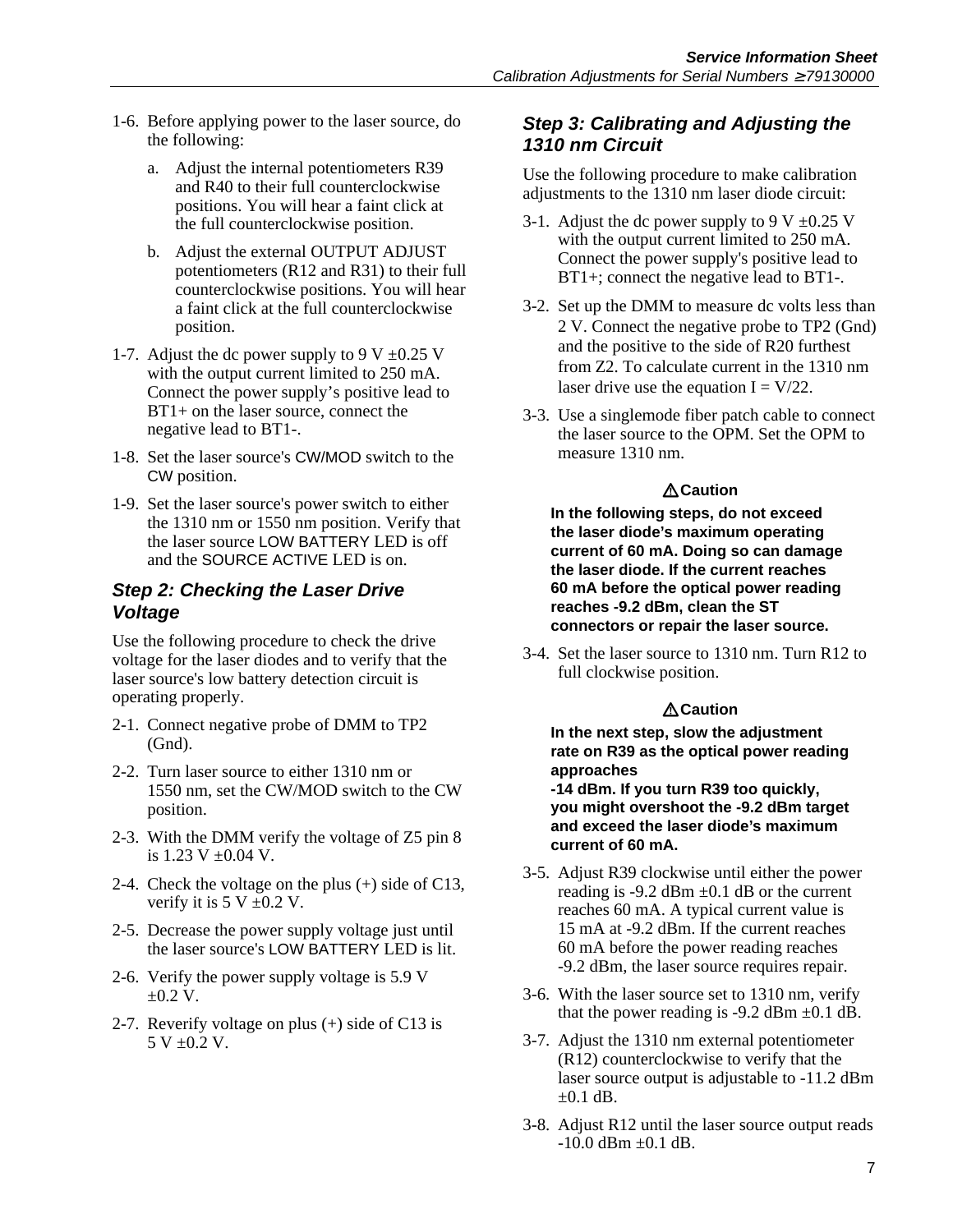

**Figure 2. Calibration Measurement and Adjustment Points for SN** ≥ **79130000**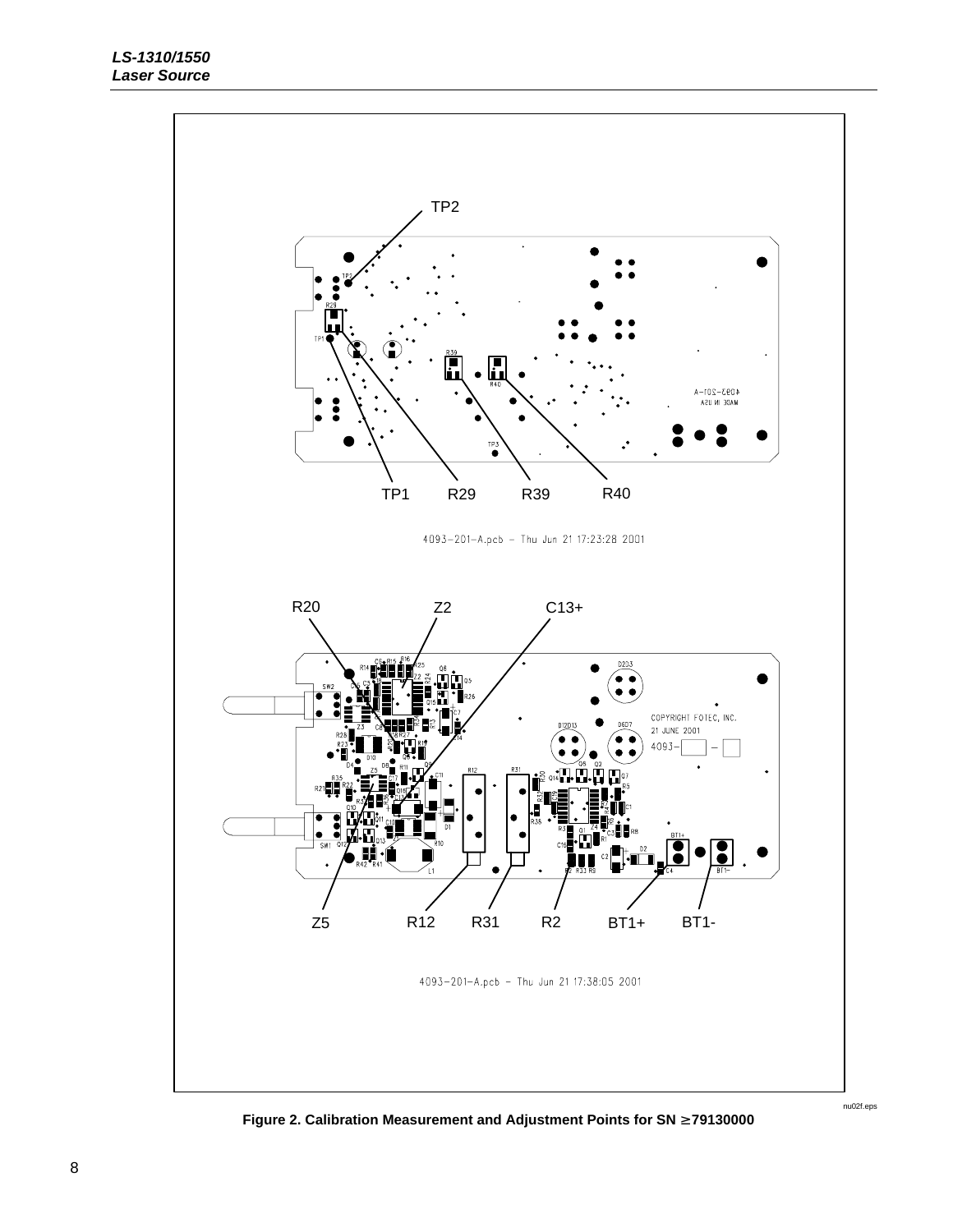#### **Step 4: Calibrating and Adjusting the 1550 nm Circuit**

Use the following procedure to make calibration adjustments to the 1550 nm laser diode circuit.

- 4-1. Adjust the dc power supply to 9 V  $\pm$ 0.25 V. Connect the supply's positive lead to BT1+; connect the negative lead to BT1-.
- 4-2. Set up the DMM to measure dc volts less than 2 V. Connect the negative probe to TP2 (Gnd) and the positive to the side of R2 furthest from the board edge. To calculate current in the 1550 nm laser drive use the equation  $I = V/22$ .
- 4-3. Use a singlemode fiber patch cable to connect the laser source to the OPM. Set the OPM to measure 1550 nm.

#### **Caution**

**In the following steps, do not exceed the laser diode's maximum operating current of 60 mA. Doing so can damage the laser diode. If the current reaches 60 mA before the optical power reading reaches -9.2 dBm, clean the ST connectors or repair the laser source.**

4-4. Set the laser source to 1550 nm. Turn R31 to the full clockwise position.

#### **Caution**

**In the next step, slow the adjustment rate on R40 as the optical power reading approaches -14 dBm. If you turn R40 too quickly, you might overshoot the -9.2 dBm target and exceed the laser diode's maximum current of 60 mA.**

4-5. Adjust R40 clockwise until either the power reading is -9.2 dBm  $\pm$ 0.1 dB or the current reaches 60 mA. A typical current value is 15 mA at -9.2 dBm. If the current reaches 60 mA before the power reading reaches -9.2 dBm, the laser source requires repair.

- 4-6. With the laser source set to 1550 nm, verify that the power reading is  $-9.2$  dBm  $\pm 0.1$  dB.
- 4-7. Adjust the 1550 nm external potentiometer (R31) counterclockwise to verify that the laser source output is adjustable to -11.2 dBm  $\pm 0.1$  dB.
- 4-8. Adjust R31 until the laser source output reads  $-10.0$  dBm  $\pm$  0.1 dB.

## **Step 5: Adjusting the 2 kHz Modulated Signal**

- 5-1. Connect an oscilloscope across TP1 and TP2 (Gnd).
- 5-2. Set the laser source CW/MOD switch to the MOD position. Set the 1550/1310 switch to 1310.
- 5-3. Verify that the signal frequency is 2 kHz  $\pm 100$  Hz with a duty cycle of 50%  $\pm 5\%$ . Adjust R29 as necessary.
- 5-4. Set the 1550/1310 switch to 1550 and reverify signal frequency is  $2 \text{ kHz} \pm 100 \text{ Hz}$  with a duty cycle of  $50\% \pm 5\%$ .

## **Step 6: Reassembly and Final Test**

- 6-1. Remove the singlemode cable from the laser source. Put the dust cap onto the laser source optical ST connector.
- 6-2. Apply insulating varnish, such as red GLPT, to all potentiometers adjusted.
- 6-3. Put the board back in the case. Put the case halves together and install the four Phillips screws. Reinstall the lock washers and nuts to the CW/MOD and 1550/1310 switches. Install a 9 V battery and the battery door.
- 6-4. Run the performance tests as described in the earlier section "Performance Tests".